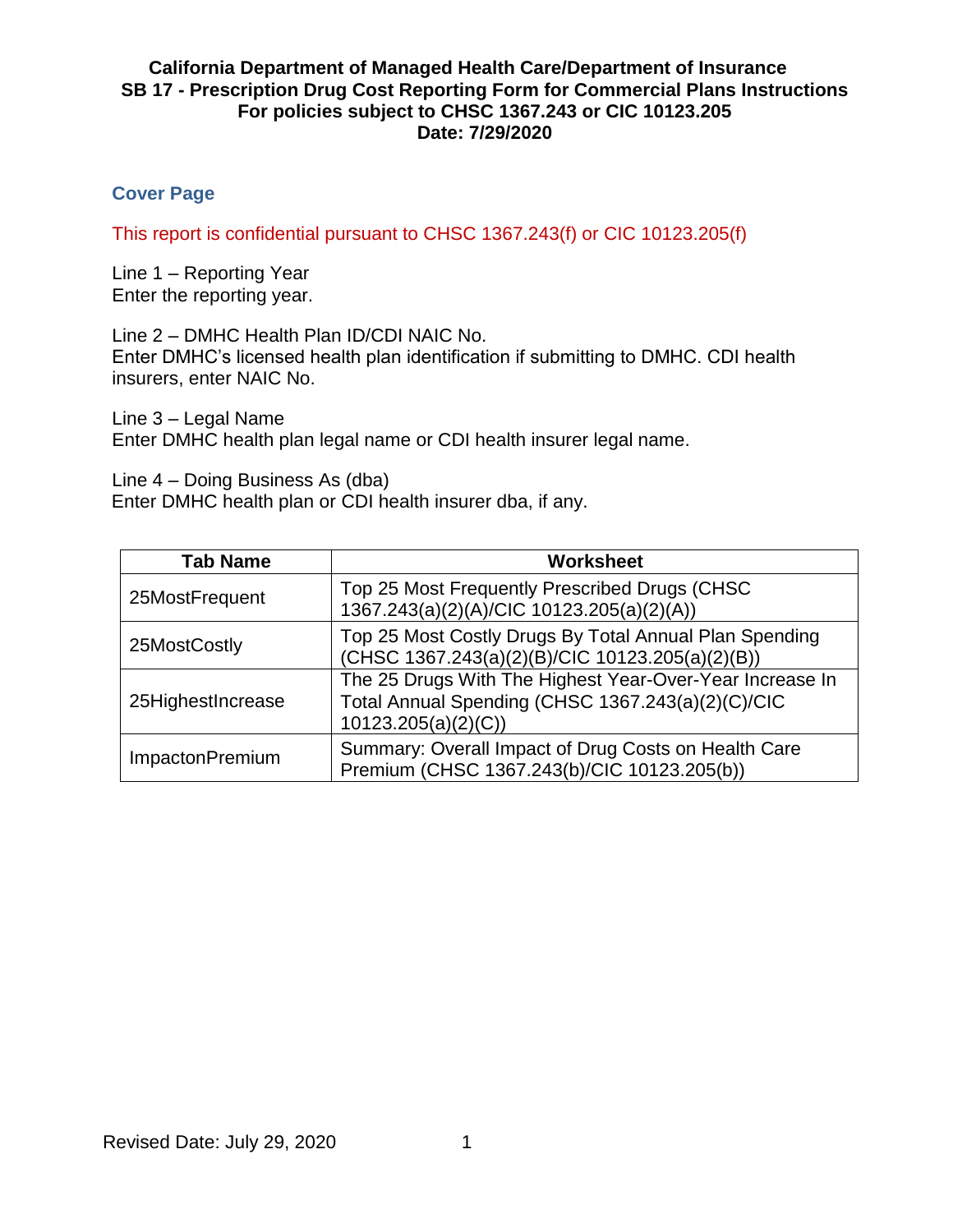# **Top 25 Most Frequently Prescribed Drugs (CHSC 1367.243(a)(2)(A)/CIC 10123.205(a)(2)(A))**

No data needs to be entered in any of the cells shaded light blue. These are formula cells.

- *For each prescription drug name, calculate the total number of prescriptions across all National Drug Codes (NDC) under or associated with the prescription drug name (i.e. NDC propriety name).*
- *Next, rank according to item #4 below, and then enter the prescription drug information into the template for each category, Generic, Brand Name, and Specialty, separately.*
- *NDC, Generic, Brand Name and Specialty are defined in the "Glossary."*

## **Top 25 Most Frequently Prescribed Drugs**

*Complete for each category (Generic, Brand Name, and Specialty)*

## **1. Prescription Drug Name**

If Medispan or First Databank is available, enter the prescription drug name by applying the field of Name without route and dosage form; however, if none of the two is available, enter the prescription drug name by utilizing the field of PROPRIETARYNAME and not including the PROPRIETARYNAMESUFFIX in the NDC Database File from the FDA website,

[https://www.fda.gov/drugs/informationondrugs/ucm142438.htm.](https://www.fda.gov/drugs/informationondrugs/ucm142438.htm)

#### **2. Therapy Class**

Enter the Therapy Class. This can be found in either Medispan or First Databank, such as GPI-4 description from Medispan (refer to Table 1), or the USP Category from the most recent USP DC YYYY file, [https://www.usp.org/healthcare-quality-safety,](https://www.usp.org/healthcare-quality-safety) by mapping Drug Name (shown as "Example Drugs", "Example Part D Eligible Drugs" or "Name") and USP Category shown step by step as below:

Table 1

| GPI-4 | <b>Therapy Class</b> |
|-------|----------------------|
| 58-20 | Tricyclic agents     |
|       |                      |

For example, to get this information as of May 31, 2019:

Step 1. Please go to the link:<https://www.usp.org/healthcare-quality-safety> Step 2. Please select "Drug Classification Resources" which can be found three items down on the left hand side of the screen and then click on "USP Drug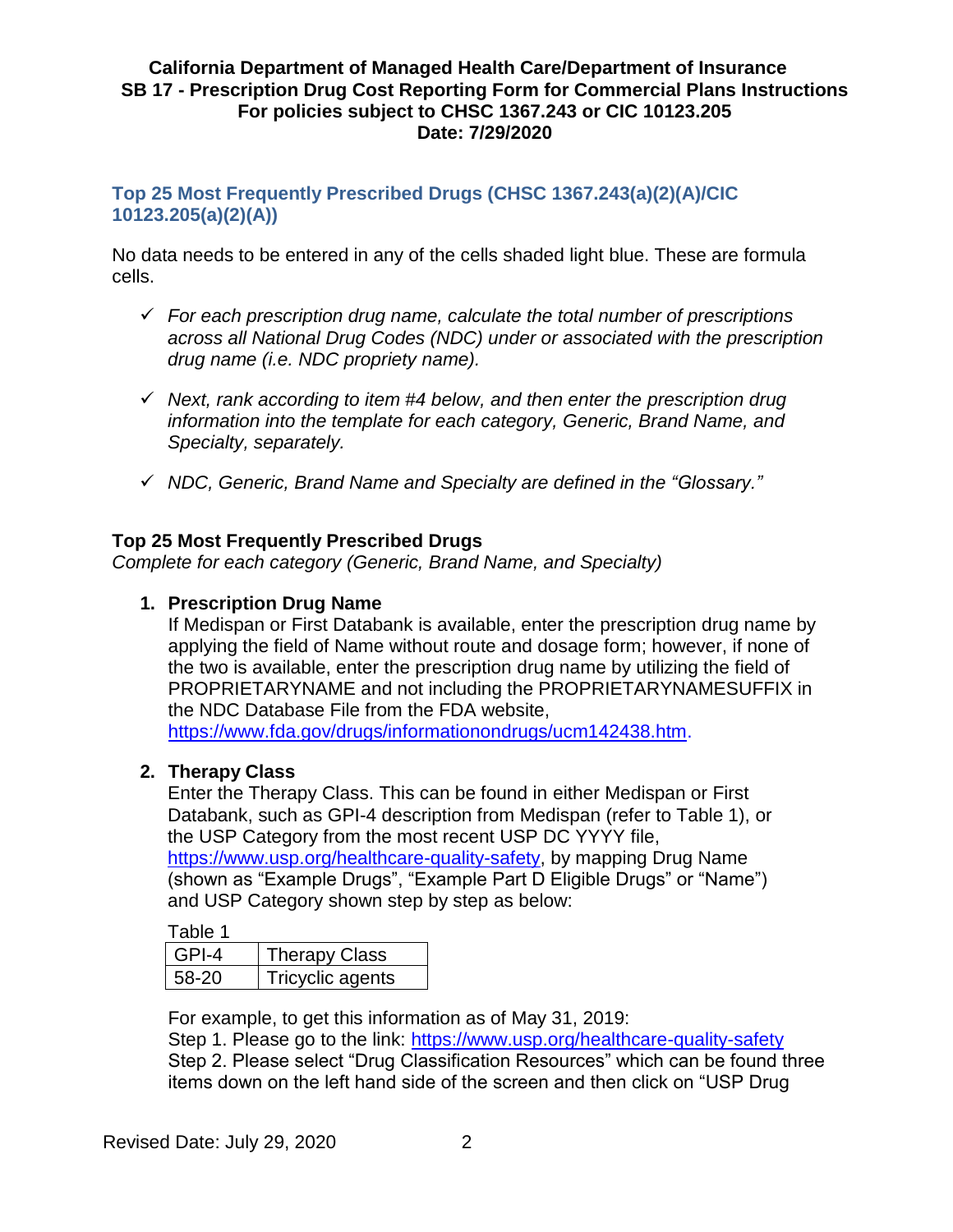Classification 2019"

Step 3. Please click on "Download the USP DC 2019", highlighted in purple Step 4. Please fill out the information and then click on "Submit" button Step 5. Please click on the hyperlink and then save it

## **3. National Drug Code**

Enter the 11-digit, 3-segment-number national drug code(s). If there are more than one NDC, please use a comma(s) to separate them.

#### **4. Number of Prescriptions in Descending Order**

Enter the number of prescriptions in descending order (number of prescriptions is defined in the "Glossary").

## **5. Total Annual Plan Spending**

Enter the total annual plan spending for claims incurred in one year prior to the reporting year and paid through the end of March of the following year which is the reporting year (total annual plan spending is defined in the "Glossary").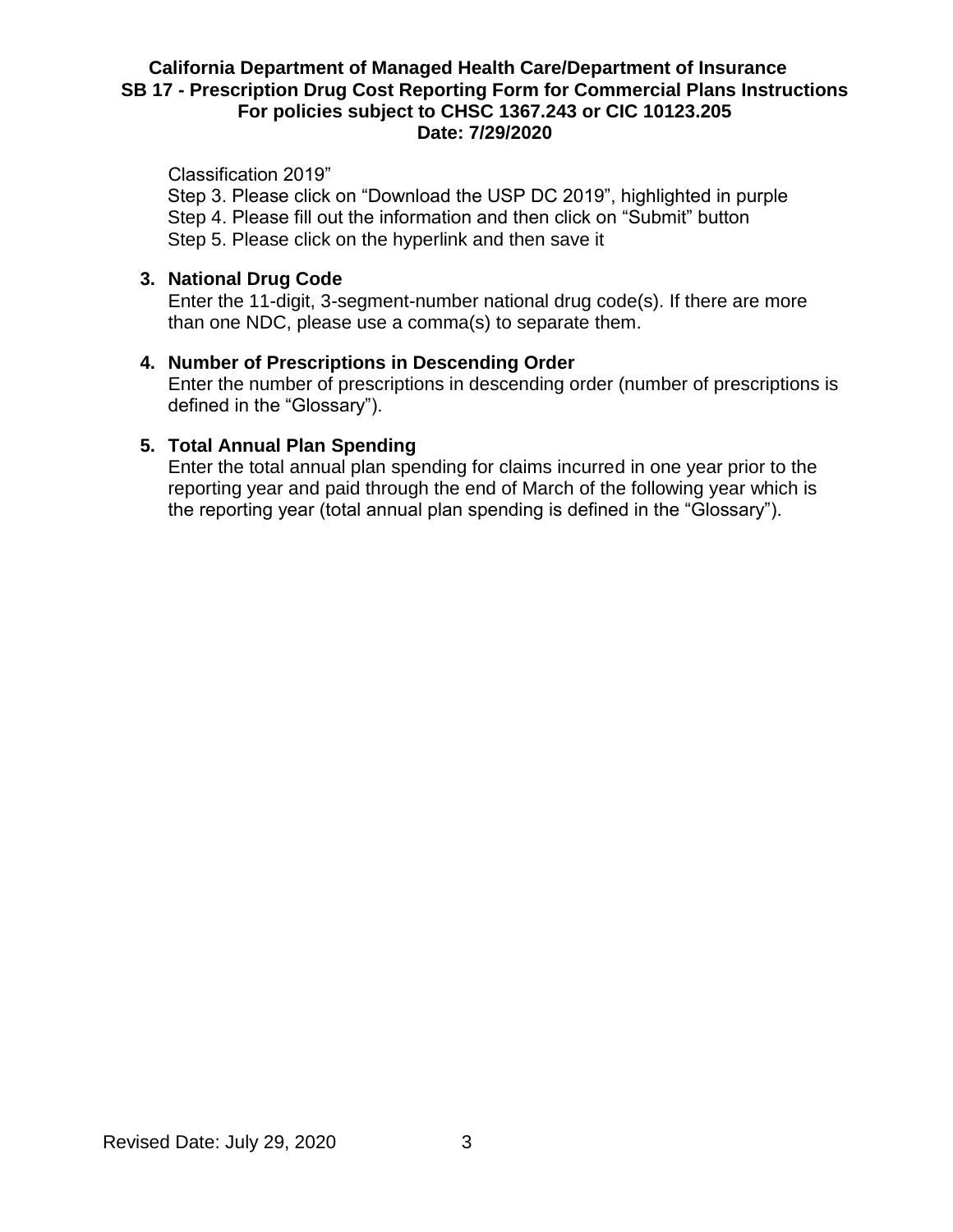## **Top 25 Most Costly Drugs By Total Annual Plan Spending (CHSC 1367.243(a)(2)(B)/CIC 10123.205(a)(2)(B))**

No data needs to be entered in any of the cells shaded light blue. These are formula cells.

- *For each prescription drug name, calculate the total annual plan spending across all NDCs under or associated with the prescription drug name (i.e. NDC propriety name).*
- *Next, rank according to item #4 below, and then enter the prescription drug information into the template for each category, Generic, Brand Name, and Specialty, separately.*
- *NDC, Generic, Brand Name, and Specialty are defined in the "Glossary".*

# **Top 25 Most Costly Drugs by Total Annual Plan Spending**

*Complete for each category (Generic, Brand Name, and Specialty)*

# **1. Prescription Drug Name**

If Medispan or First Databank is available, enter the prescription drug name by applying the field of Name without route and dosage form; however, if none of the two is available, enter the prescription drug name by utilizing the field of PROPRIETARYNAME and not including the PROPRIETARYNAMESUFFIX in the NDC Database File from the FDA website,

[https://www.fda.gov/drugs/informationondrugs/ucm142438.htm.](https://www.fda.gov/drugs/informationondrugs/ucm142438.htm)

# **2. Therapy Class**

Enter the Therapy Class. This can be found in either Medispan or First Databank, such as GPI-4 description from Medispan (refer to Table 1), or the USP Category from the most recent USP DC YYYY file, [https://www.usp.org/healthcare-quality-safety,](https://www.usp.org/healthcare-quality-safety) by mapping Drug Name (shown as "Example Drugs", "Example Part D Eligible Drugs" or "Name") and USP Category shown step by step as below:

Table 1

| GPI-4 | <b>Therapy Class</b> |
|-------|----------------------|
| 58-20 | Tricyclic agents     |

For example, to get this information as of May 31, 2019:

Step 1. Please go to the link:<https://www.usp.org/healthcare-quality-safety> Step 2. Please select "Drug Classification Resources" which can be found three items down on the left hand side of the screen and then click on "USP Drug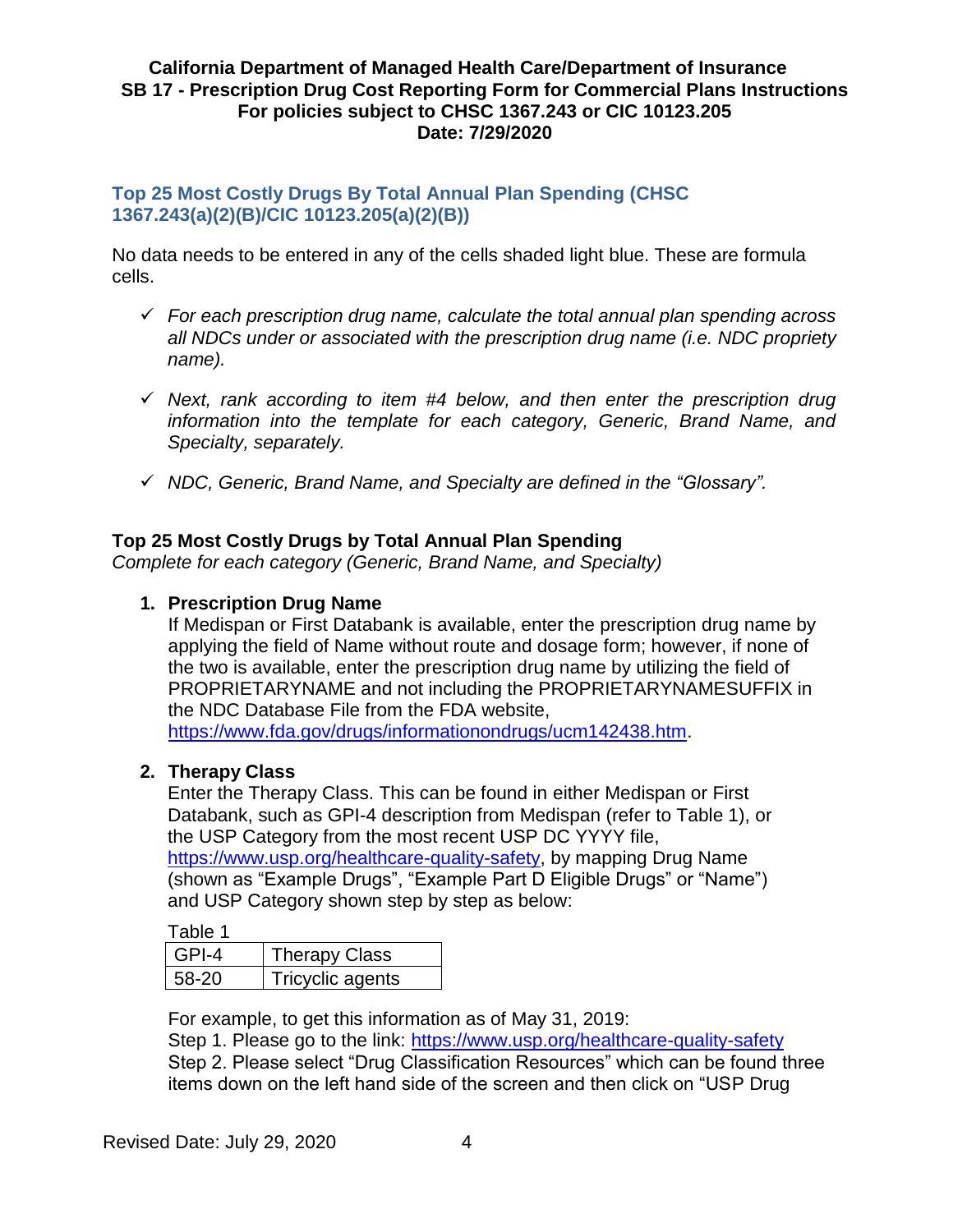Classification 2019"

Step 3. Please click on "Download the USP DC 2019", highlighted in purple Step 4. Please fill out the information and then click on "Submit" button Step 5. Please click on the hyperlink and then save it

## **3. National Drug Code**

Enter the 11-digit, 3-segment-number national drug code(s). If there are more than one NDC, please use a comma(s) to separate them.

## **4. Total Annual Plan Spending in Descending Order**

For each prescription drug name, enter the total annual plan spending for claims incurred in one year prior to the reporting year and paid through the end of March of the following year which is the reporting year in descending order.

#### **5. Number of Prescriptions**

Enter the number of prescriptions (defined in the "Glossary").

#### **6. Total Annual Plan Spending in Descending Order**

For each prescription drug name, enter the total annual plan spending for claims incurred in one year prior to the reporting year and paid through the end of March of the following year which is the reporting year in descending order.

#### **7. Number of Prescriptions**

Enter the number of prescriptions (defined in the "Glossary").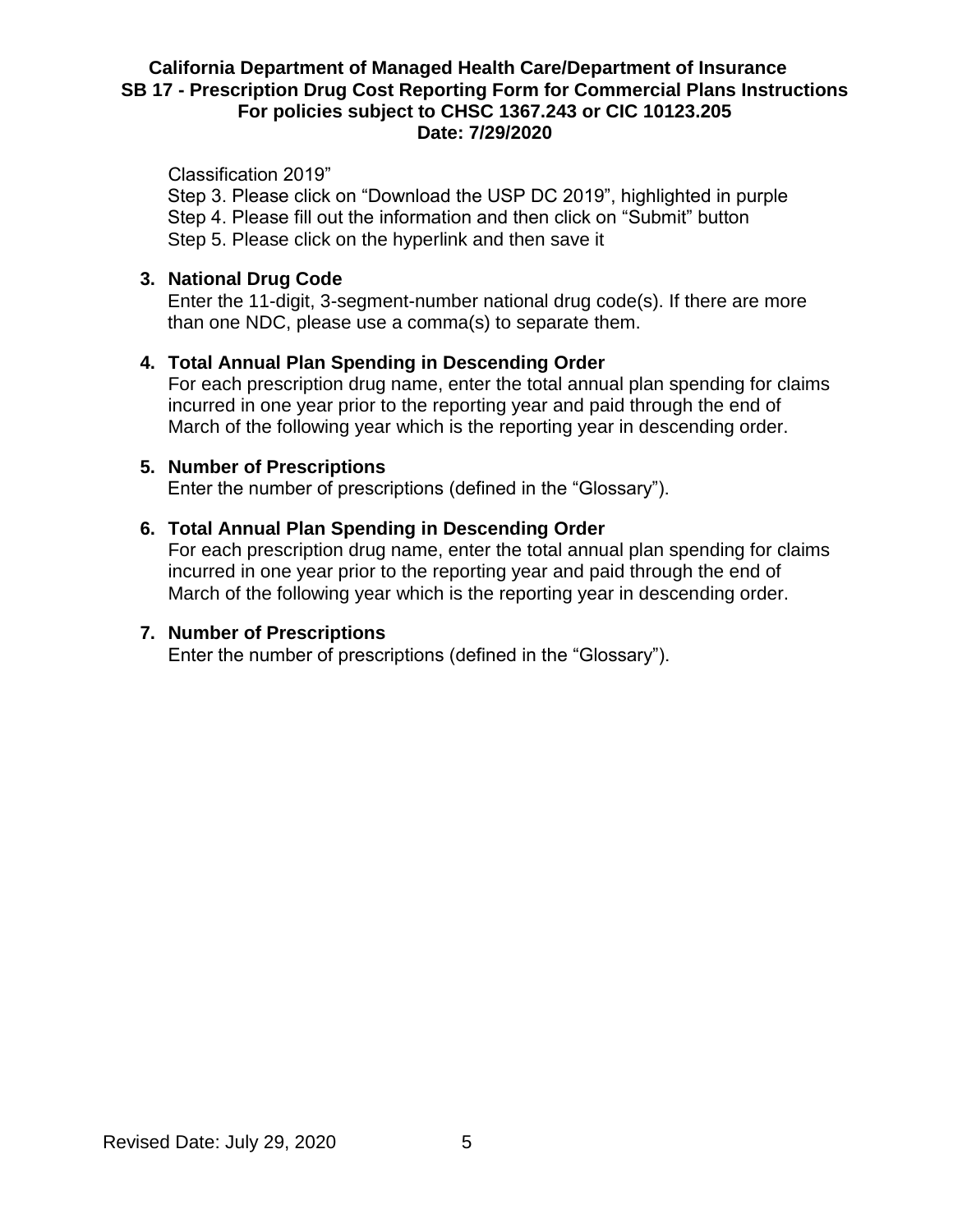## **The 25 Drugs With The Highest Year-Over-Year Increase In Total Annual Spending (CHSC 1367.243(a)(2)(C)/CIC 10123.205(a)(2)(C))**

No data needs to be entered in any of the cells shaded light blue. These are formula cells.

 *For each prescription drug name, calculate the year-over-year dollar increase by total annual plan spending in one year prior to the reporting year minus total annual plan spending in two years prior to the reporting year across all NDCs under or associated with the prescription drug name (i.e. NDC propriety name).*

*\*For example, if the reporting year is 2018, then one year prior is 2017.*

- *For new drugs from one year prior to the reporting year, set total annual plan spending in two years prior to the reporting year to zero.*
- *Next, rank the year-over-year dollar increase according to item #4 below, and then enter the prescription drug information into the template for each category, Generic, Brand Name, and Specialty, separately.*
- *NDC, Generic, Brand Name, and Specialty are defined in the "Glossary."*

**The 25 Drugs with the Highest Year-Over-Year Increase in Total AnnualSpending** *Complete for each category (Generic, Brand Name, and Specialty)*

#### **1. Prescription Drug Name**

If Medispan or First Databank is available, enter the prescription drug name by applying the field of Name without route and dosage form; however, if none of the two is available, enter the prescription drug name by utilizing the field of PROPRIETARYNAME and not including the PROPRIETARYNAMESUFFIX in the NDC Database File from the FDA website,

[https://www.fda.gov/drugs/informationondrugs/ucm142438.htm.](https://www.fda.gov/drugs/informationondrugs/ucm142438.htm)

#### **2. Therapy Class**

Enter the Therapy Class. This can be found in either Medispan or First Databank, such as GPI-4 description from Medispan (refer to Table 1), or the USP Category from the most recent USP DC YYYY file, [https://www.usp.org/healthcare-quality-safety,](https://www.usp.org/healthcare-quality-safety) by mapping Drug Name (shown as "Example Drugs", "Example Part D Eligible Drugs" or "Name") and USP Category shown step by step as below: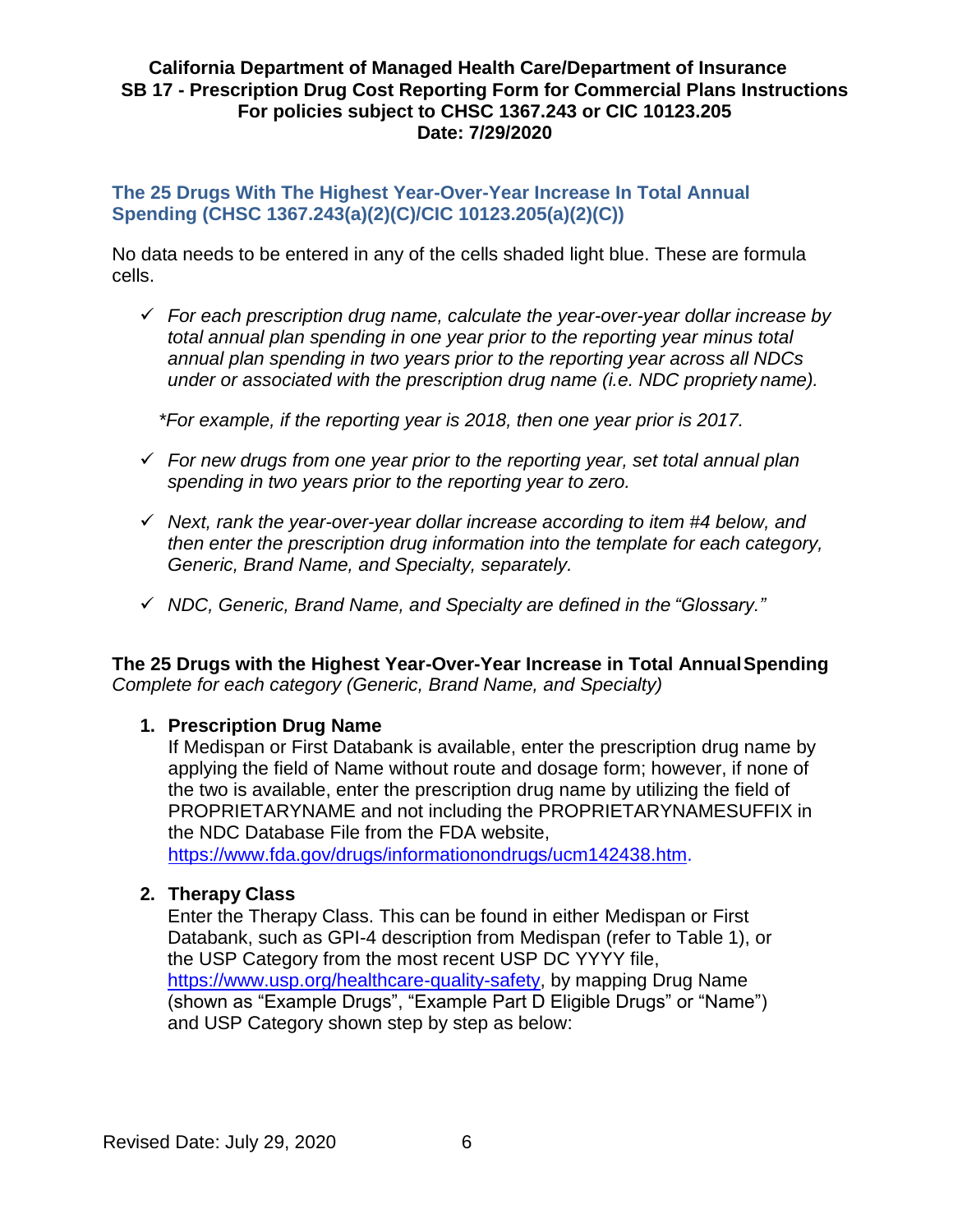| Table 1 |                  |
|---------|------------------|
| GPI-4   | Therapy Class    |
| 58-20   | Tricyclic agents |

For example, to get this information as of May 31, 2019:

Step 1. Please go to the link:<https://www.usp.org/healthcare-quality-safety> Step 2. Please select "Drug Classification Resources" which can be found three items down on the left hand side of the screen and then click on "USP Drug Classification 2019"

Step 3. Please click on "Download the USP DC 2019", highlighted in purple Step 4. Please fill out the information and then click on "Submit" button Step 5. Please click on the hyperlink and then save it.

## **3. National Drug Code**

Enter the 11-digit, 3-segment-number national drug code(s). If there are more than one NDC, please use a comma(s) to separate them.

#### **4. Year-over-Year Dollar Increase in Descending Order**

Enter the year-over-year dollar increase by utilizing total annual plan spending in one year prior to the reporting year minus total annual plan spending in two years prior to the reporting year.

# **5. Total Annual Plan Spending in One Year Prior to The Reporting Year**

Enter the total annual plan spending for claims incurred in one year prior to the reporting year and paid through the end of March of the following year which is the reporting year.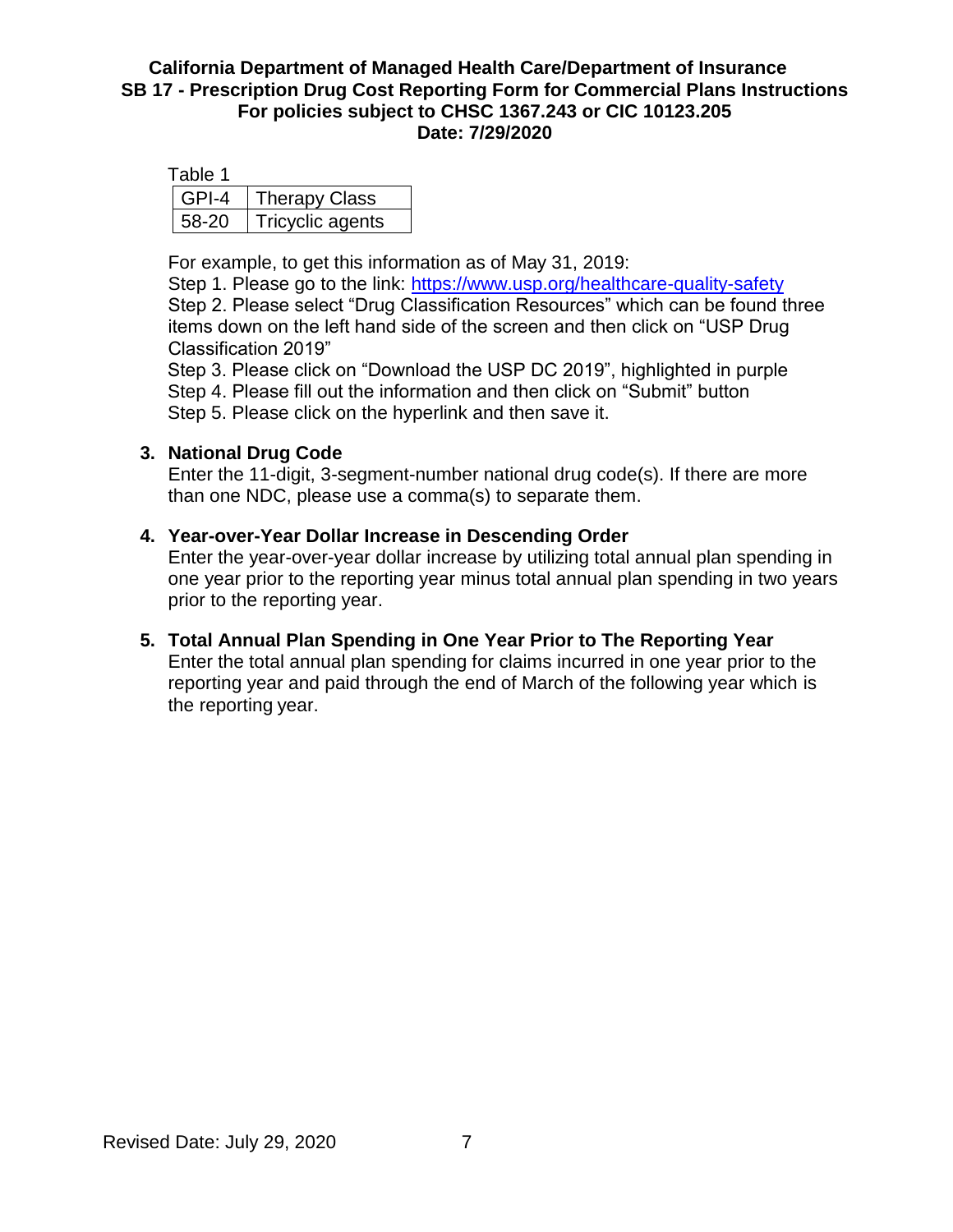## **Summary: Overall Impact of Drug Costs on Health Care Premium (CHSC 1367.243(b)/CIC 10123.205(b))**

No data needs to be entered in any of the cells shaded light blue. These are formula cells.

For each item, follow the definitions in the "Glossary" to insert the necessary information appropriately.

#### **Aggregate Prescription Drug Information: Top 25 Prescription Drugs Related to 25 Most Frequent**

#### **1. Total Dollar Paid Prescription Plan Cost**

Enter the prescription plan costs for Generic dispensed at pharmacy in one year prior to the reporting year.

Enter the prescription plan costs for Brand Name dispensed at pharmacy in one year prior to the reporting year.

Enter the prescription plan costs for Specialty dispensed at pharmacy in one year prior to the reporting year.

Enter the prescription plan costs for Other dispensed at pharmacy in one year prior to the reporting year.

#### **Aggregate Prescription Drugs Information: Top 25 Prescription Drugs Related to 25 Most Costly**

#### **2. Total Dollar Paid Prescription Plan Cost**

Enter the prescription plan costs for Generic dispensed at pharmacy in one year prior to the reporting year.

Enter the prescription plan costs for Brand Name dispensed at pharmacy in one year prior to the reporting year.

Enter the prescription plan costs for Specialty dispensed at pharmacy in one year prior to the reporting year.

Enter the prescription plan costs for Other dispensed at pharmacy in one year prior to the reporting year.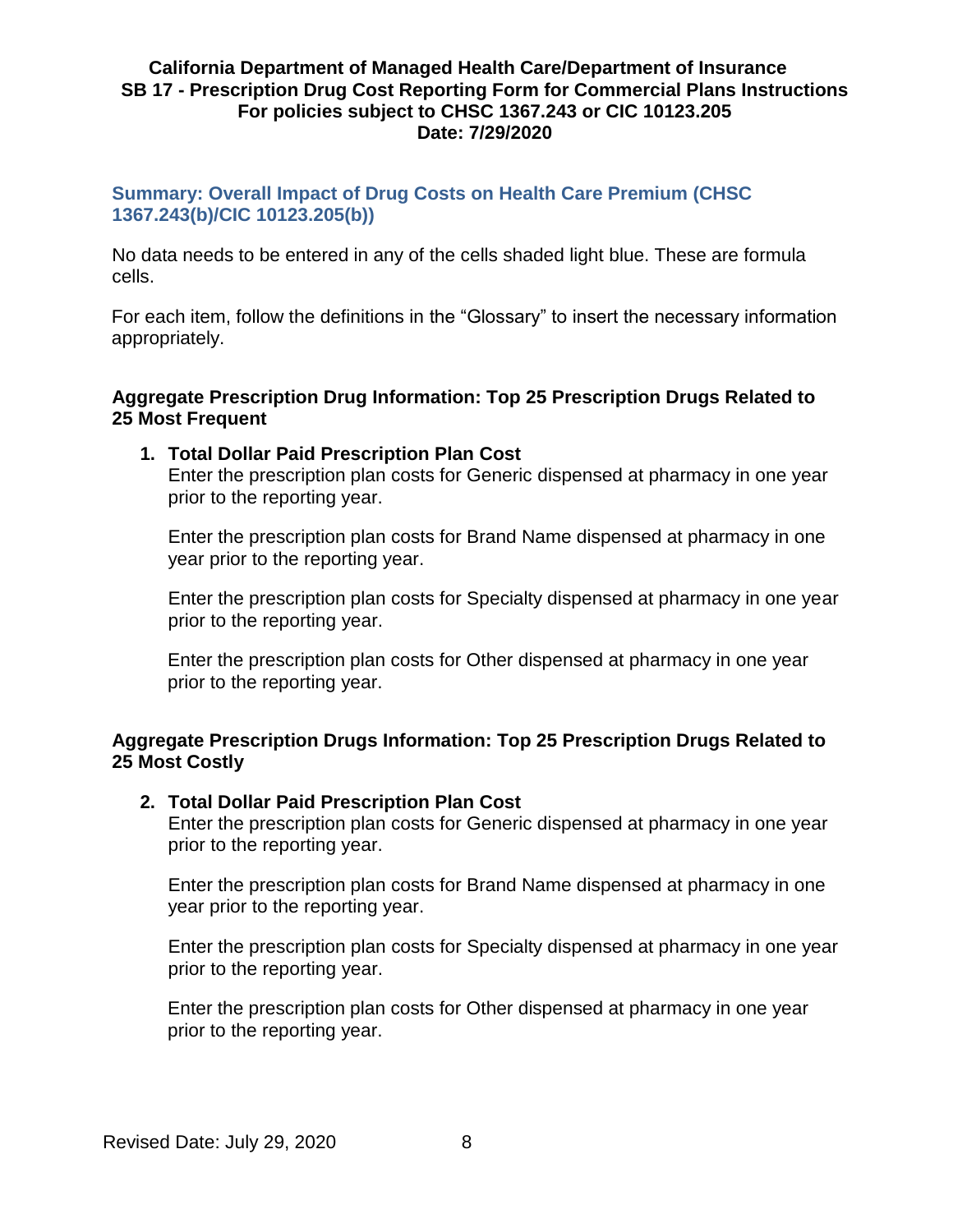#### **All Prescription Drugs**

#### **3. Total Dollar Annual Plan Spending**

Enter the annual plan spending for Generic dispensed at pharmacy in one year prior to the reporting year.

Enter the annual plan spending for Brand Name dispensed at pharmacy in one year prior to the reporting year.

Enter the annual plan spending for Specialty dispensed at pharmacy in one year prior to the reporting year.

Enter the annual plan spending for Other dispensed at pharmacy in one year prior to the reporting year.

#### **4. Total Dollar Paid Prescription Plan Cost**

Enter the prescription plan costs for Generic dispensed at pharmacy in one year prior to the reporting year.

Enter the prescription plan costs for Brand Name dispensed at pharmacy in one year prior to the reporting year.

Enter the prescription plan costs for Specialty dispensed at pharmacy in one year prior to the reporting year.

Enter the prescription plan costs for Other dispensed at pharmacy in one year prior to the reporting year.

#### **5. Total Number of Prescriptions**

Enter the number of prescriptions for Generic dispensed at pharmacy in one year prior to the reporting year.

Enter the number of prescriptions for Brand Name dispensed at pharmacy in one year prior to the reporting year.

Enter the number of prescriptions for Specialty dispensed at pharmacy in one year prior to the reporting year.

Enter the number of prescriptions for Other dispensed at pharmacy in one year prior to the reporting year.

#### **6. Total Member Months for Pharmacy Benefits Carve-in**

Enter the total member months for pharmacy benefits carve-in in one year prior to the reporting year.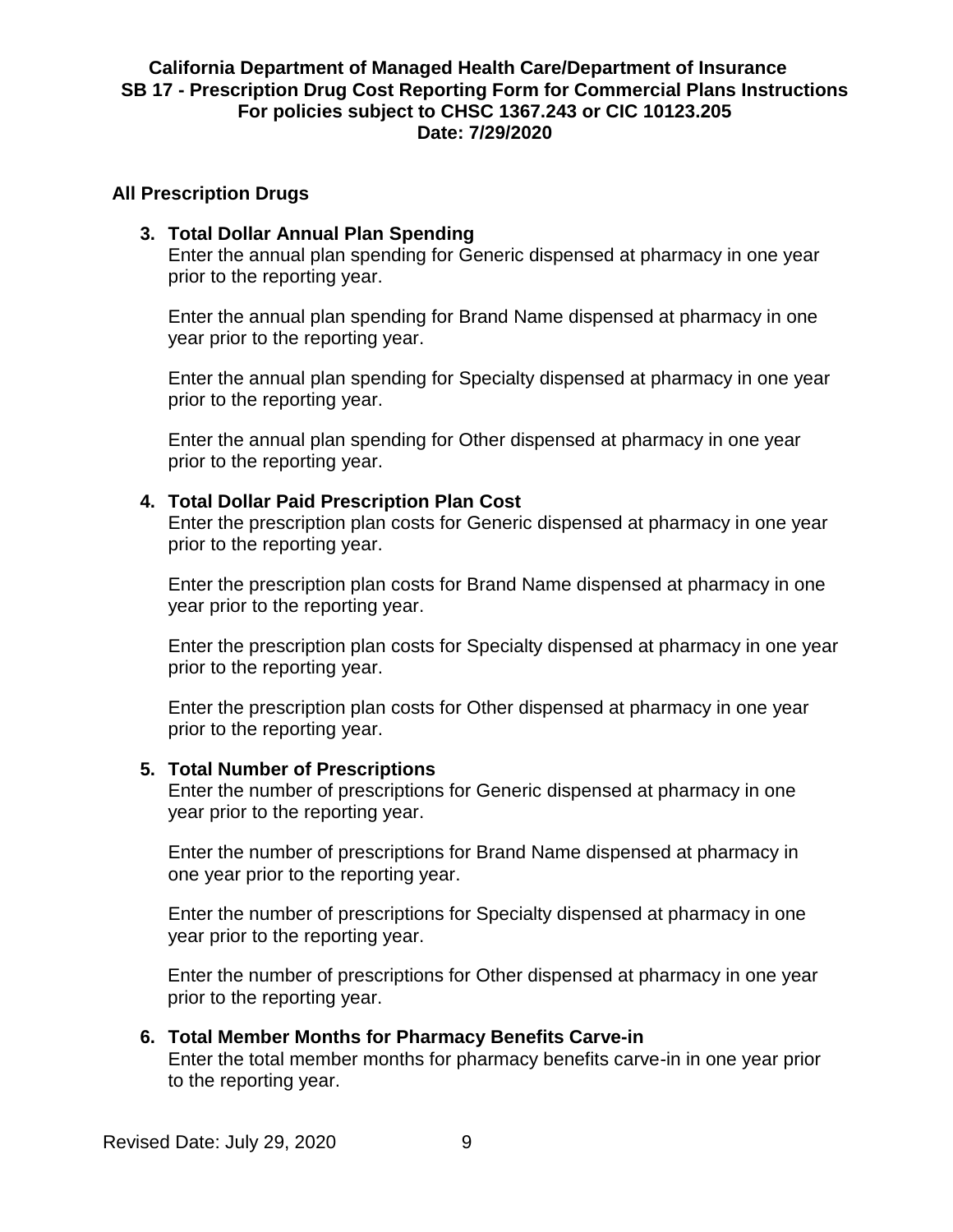## **7. List the drug types in Other, if any**

Enter the drug types if the Other column is not zero.

## **Component of Premium for Pharmacy Benefits Carve-in and Medical Coverage**

## **1. Paid Prescription Plan Cost**

Enter the total dollar amount of prescription plan costs for claims incurred in one year prior to the reporting year paid through the end of March in the reporting year, and for claims incurred in two years prior to the reporting year paid through the end of March in the reporting year, separately.

#### **2. Paid Medical Plan Cost**

Enter the total dollar amount of paid plan costs for medical claims incurred in one year prior to the reporting year paid through the end of March in the reporting year, and for medical claims incurred in two years prior to the reporting year paid through the end of March in the reporting year, separately.

#### **3. Manufacturer Rebate**

Enter the total dollar amount of manufacturer rebate related to drug claims incurred in one year prior to the reporting year and drug claims incurred in two years prior to the reporting year, separately.

#### **4. Administrative Expenses Excluding Total Commission Expenses**

Enter the total dollar amount of administrative expenses (defined in the "Glossary") excluding commissions incurred in one year prior to the reporting year and administrative expenses excluding commissions incurred in two years prior to the reporting year, separately.

#### **5. Total Commission Expenses**

Enter the total dollar amount of total commission expenses incurred in one year prior to the reporting year and total commission expenses incurred in two years prior to the reporting year, separately.

## **6. Taxes and Fees**

Enter the total dollar amount of taxes and fees incurred in one year prior to the reporting year and taxes and fees incurred in two years prior to the reporting year, separately.

# **7. Profit**

Enter the total dollar amount of profit incurred in one year prior to the reporting year and profit incurred in two years prior to the reporting year, separately.